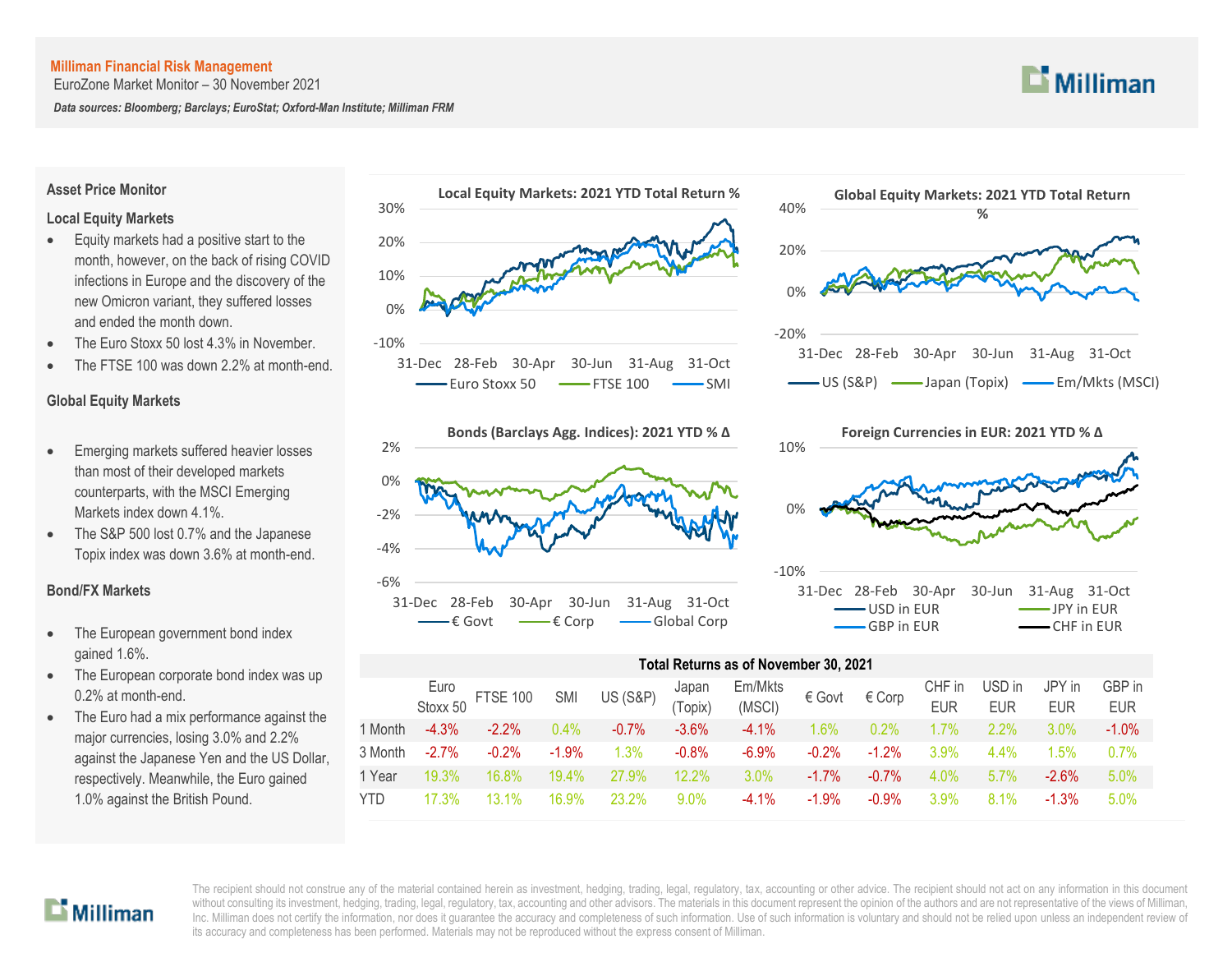EuroZone Market Monitor – 30 November 2021

*Data sources: Bloomberg; Barclays; EuroStat; Oxford-Man Institute; Milliman FRM*

### **Eurozone Equity**

- All major European equity indices suffered losses in November.
- The French equity index suffered the smallest loss over the month, down 1.5%.
- The worst performing equity markets of the region were Spain and Ireland, both down 8.2% at month-end.
- The Netherlands remains the best performer year-to-date, up 27.2%.
- The Spanish equity market is the laggard performer of the year so far, up 5.3% year-todate.



### $\mathbf{D}$  Milliman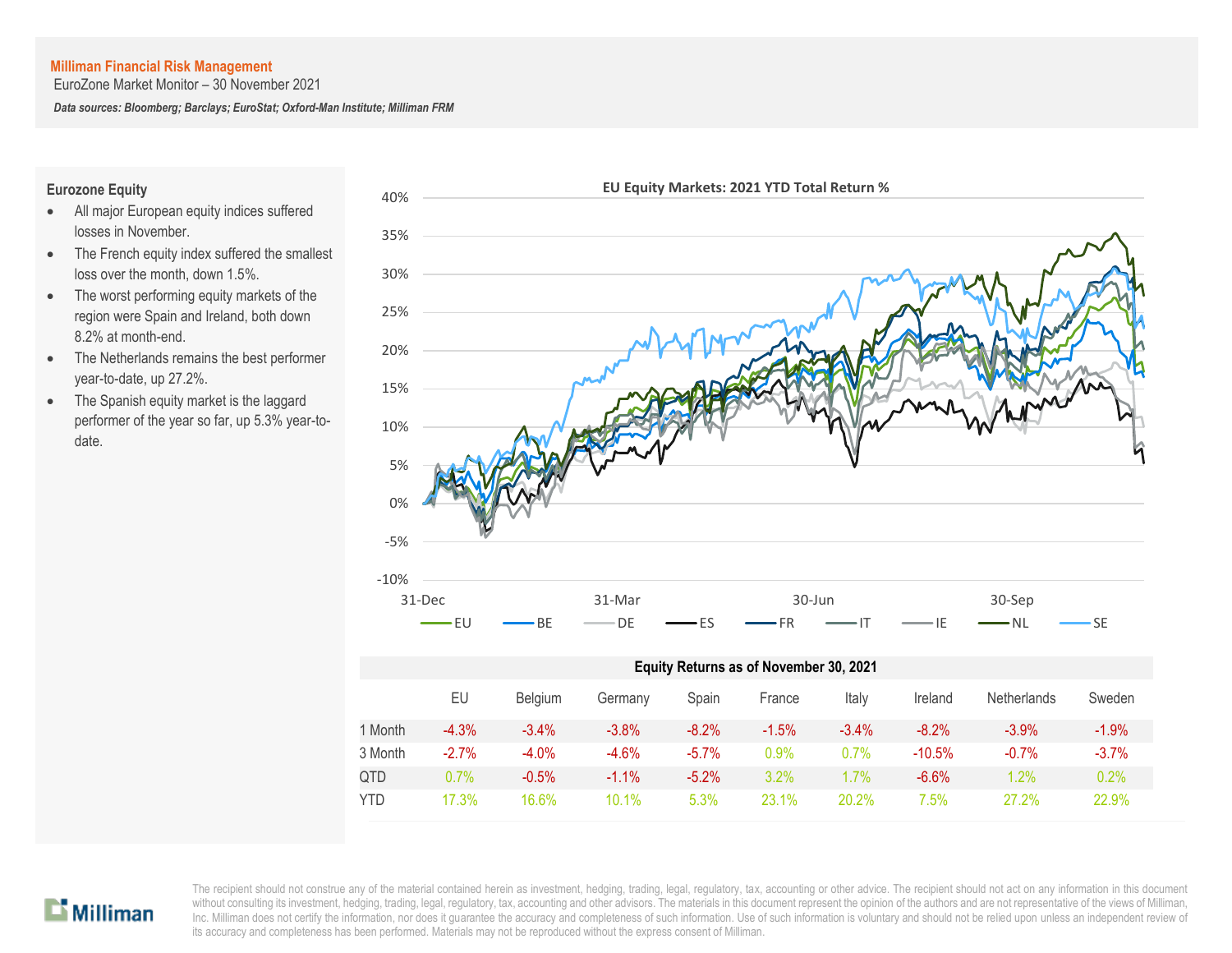EuroZone Market Monitor – 30 November 2021

*Data sources: Bloomberg; Barclays; EuroStat; Oxford-Man Institute; Milliman FRM*

### **Eurozone Government Bonds**

- All major European government bond indices made gains in November.
- The Dutch, French and Belgian government bond indices all gained 2.0%, outperforming the rest of the region.
- The Spanish, Italian and Swedish government bond indices lagged their European counterparts, returning 1.5%.
- The Swedish government bonds have suffered the smallest loss for the year, down 0.4% year-to-date.
- The Irish government bond index is the worst performer year-to-date, down 2.8%.



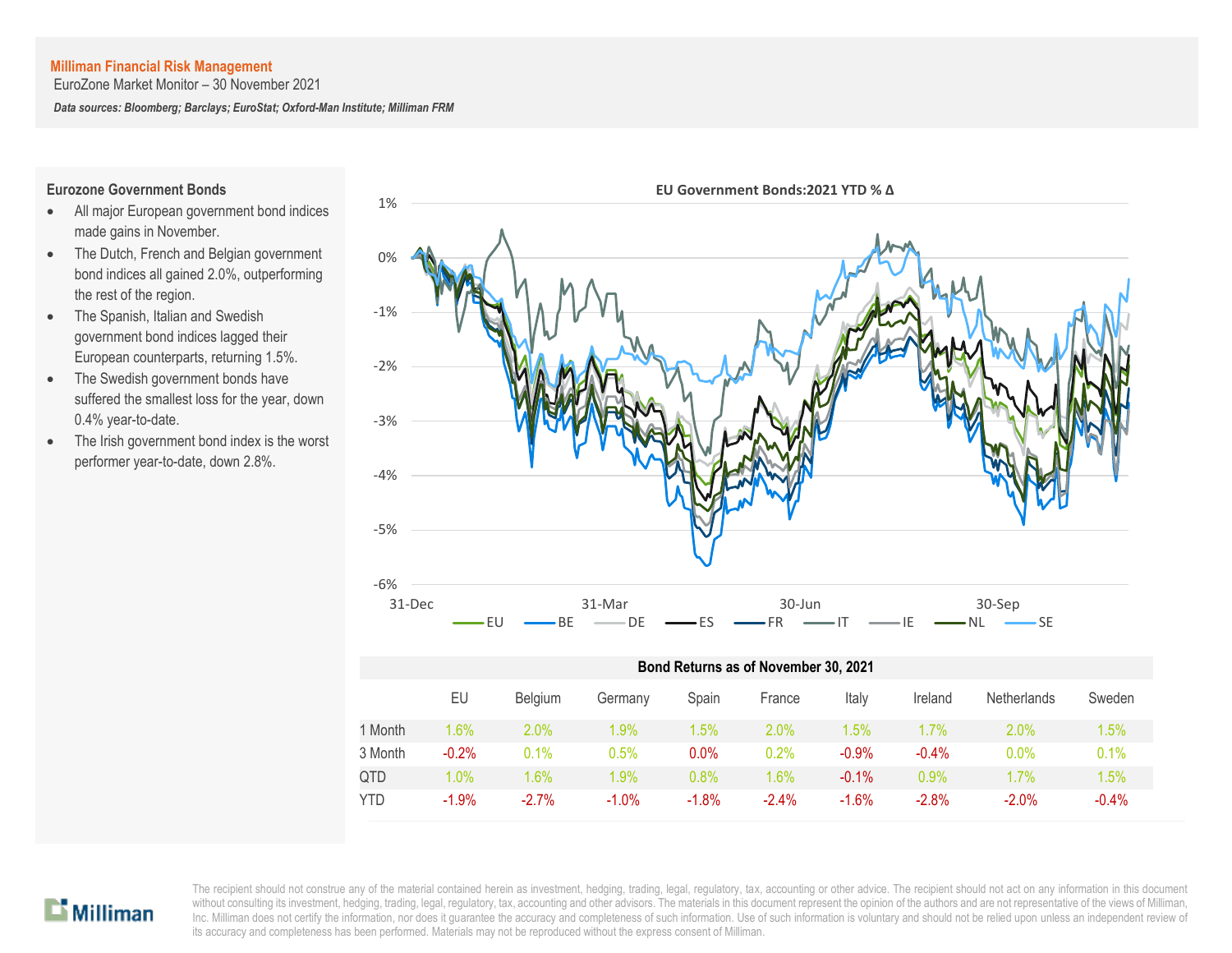EuroZone Market Monitor – 30 November 2021

*Data sources: Bloomberg; Barclays; EuroStat; Oxford-Man Institute; Milliman FRM*



### **Liability Valuation Monitor**

### **Risk Free Rates**

- EUR risk-free rates fell at all terms in November.
- The 5 and 10-year risk-free rates both decreased by 16 basis points.
- The 20-year rate declined by 9 basis points.

### **Corporate Bonds**

- Global corporate bond yields increased by 4 basis points, while their European counterpart fell by 1 basis point.
- Both the European and Global corporate bond spreads widened, the former by 21 basis points and the latter by 14 basis points.
- The fall in risk-free rates was offset by the widening in the European corporate bond spreads, resulted in a marginal gain in the European corporate bond index.

# $\mathbf{L}$  Milliman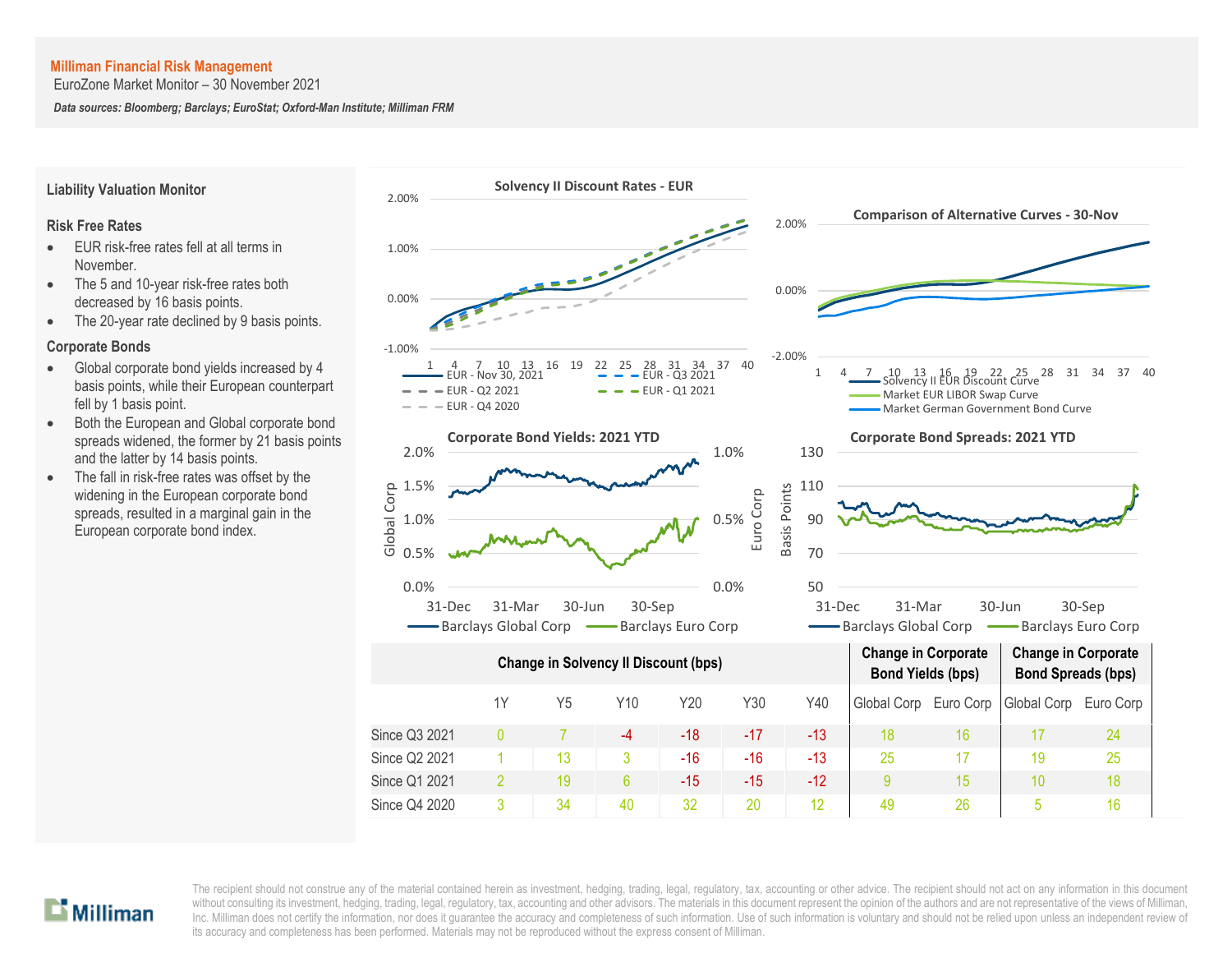the last report.

EuroZone Market Monitor – 30 November 2021

*Data sources: Bloomberg; Barclays; EuroStat; Oxford-Man Institute; Milliman FRM*



The **Solvency II risk-free discount rates** are based on applying the Smith-Wilson Extrapolation to LIBOR swap rates sourced from Refinitiv and applying the Credit Risk Adjustment as defined in the Technical Specs. The data is provided by EIOPA and as of 30/11/21.

The **Credit Risk Adjustment** is a component of the risk-free discount curve defined by EIOPA. It is calculated from actual experience in the 'LIBOR-OIS' spread (3 months for EUR, 6 months for GBP), and is bounded between 0.10 and 0.35. We show actual LIBOR-OIS spread levels and the defined CRA, for both GBP and EUR.

**EIOPA fundamental spreads** show the credit spread corresponding to the risk of default or downgrading of an asset. This is shown here across financial and nonfinancial assets, credit quality steps 0-3 and durations of 1-30 years. The data is provided by EIOPA and as of 30/11/21. **Fundamental spread** = maximum (probability of default + cost of downgrade; 35% of long-term average spread). In the tables we show the '**before floor'** measure = probability of default + cost of downgrade.

![](_page_4_Picture_7.jpeg)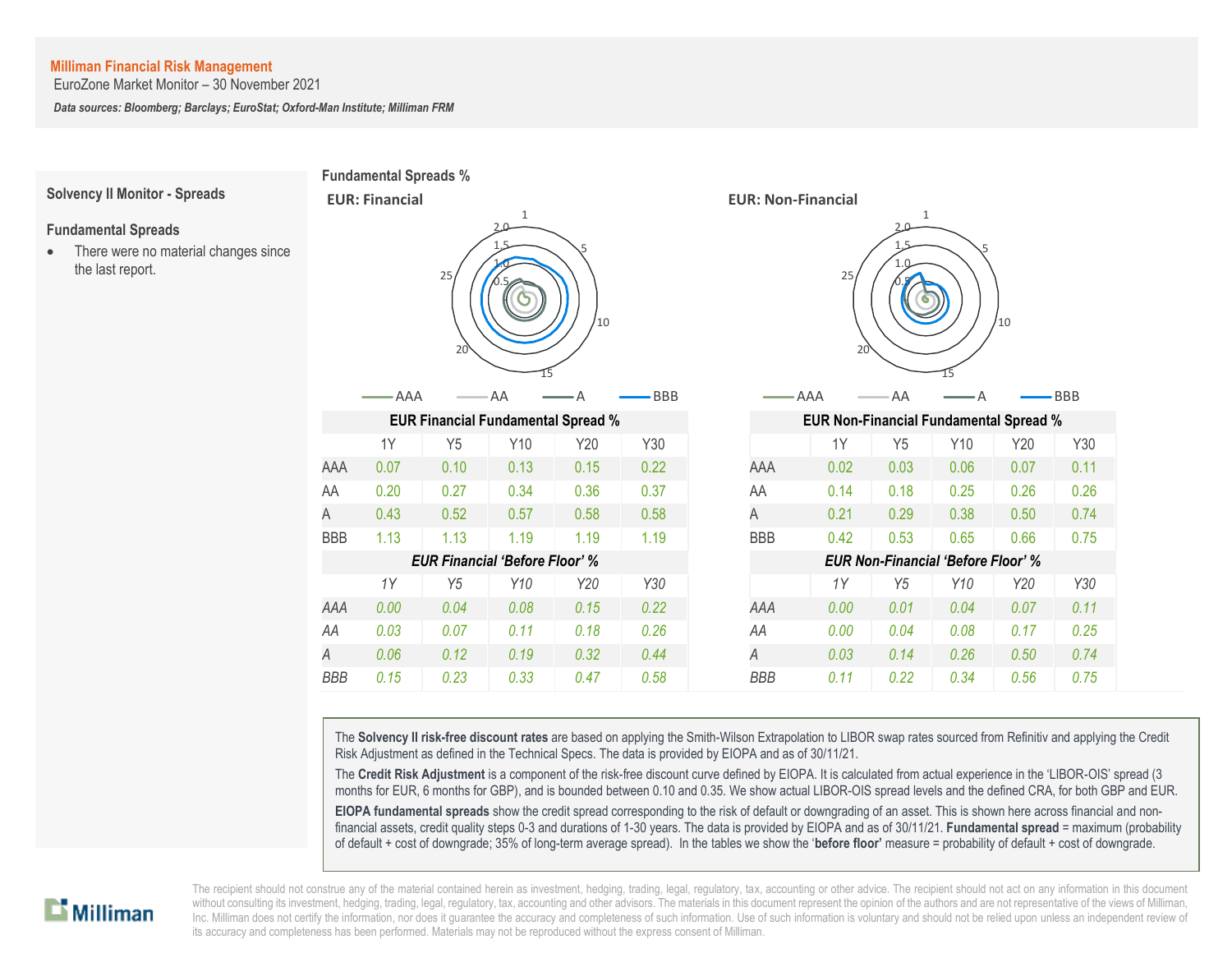EuroZone Market Monitor – 30 November 2021

*Data sources: Bloomberg; Barclays; EuroStat; Oxford-Man Institute; Milliman FRM*

### **Inflation Monitor**

- Price inflation in the Eurozone rose by 70 basis points to 4.1% in October.
- There were no updates to the Eurozone wage inflation figure this month.
- The projected CPI curves was relatively unchanged in comparison to the previous month.

![](_page_5_Figure_7.jpeg)

![](_page_5_Figure_8.jpeg)

![](_page_5_Figure_9.jpeg)

![](_page_5_Figure_10.jpeg)

![](_page_5_Figure_11.jpeg)

![](_page_5_Picture_12.jpeg)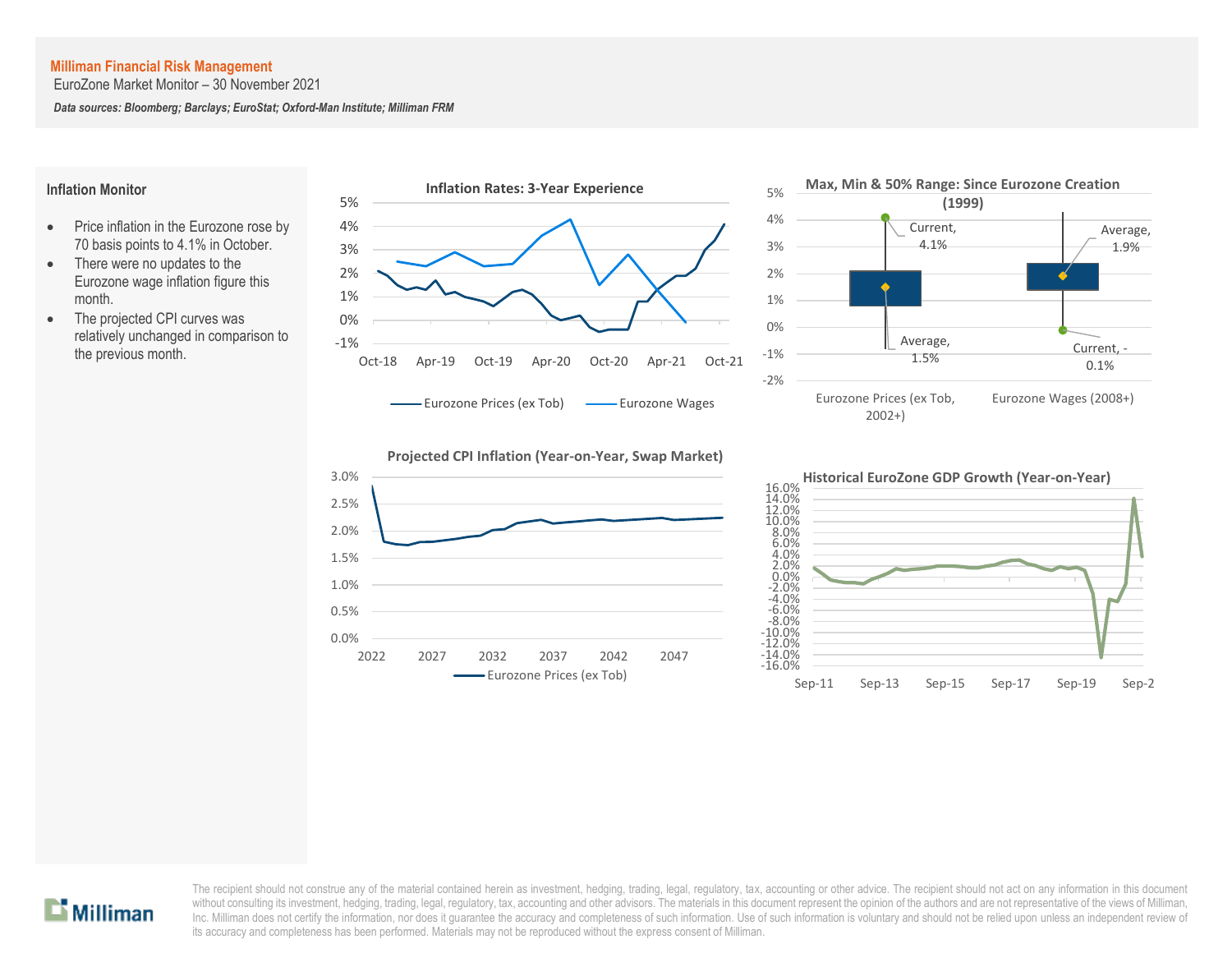EuroZone Market Monitor – 30 November 2021

*Data sources: Bloomberg; Barclays; EuroStat; Oxford-Man Institute; Milliman FRM*

### **Inflation Monitor**

- All major European economies saw an increase in their price inflation in October.
- Belgium's price inflation had the largest increase at 160 basis points, to 5.2%.
- Italy and Sweden experienced the smallest increase in the region, as both countries saw their prices rise by 30 basis points.
- Spain's price inflation reading was the highest in October at 5.4%.
- In contrast, France posted the lowest price inflation reading of 2.6%.

![](_page_6_Figure_9.jpeg)

![](_page_6_Picture_10.jpeg)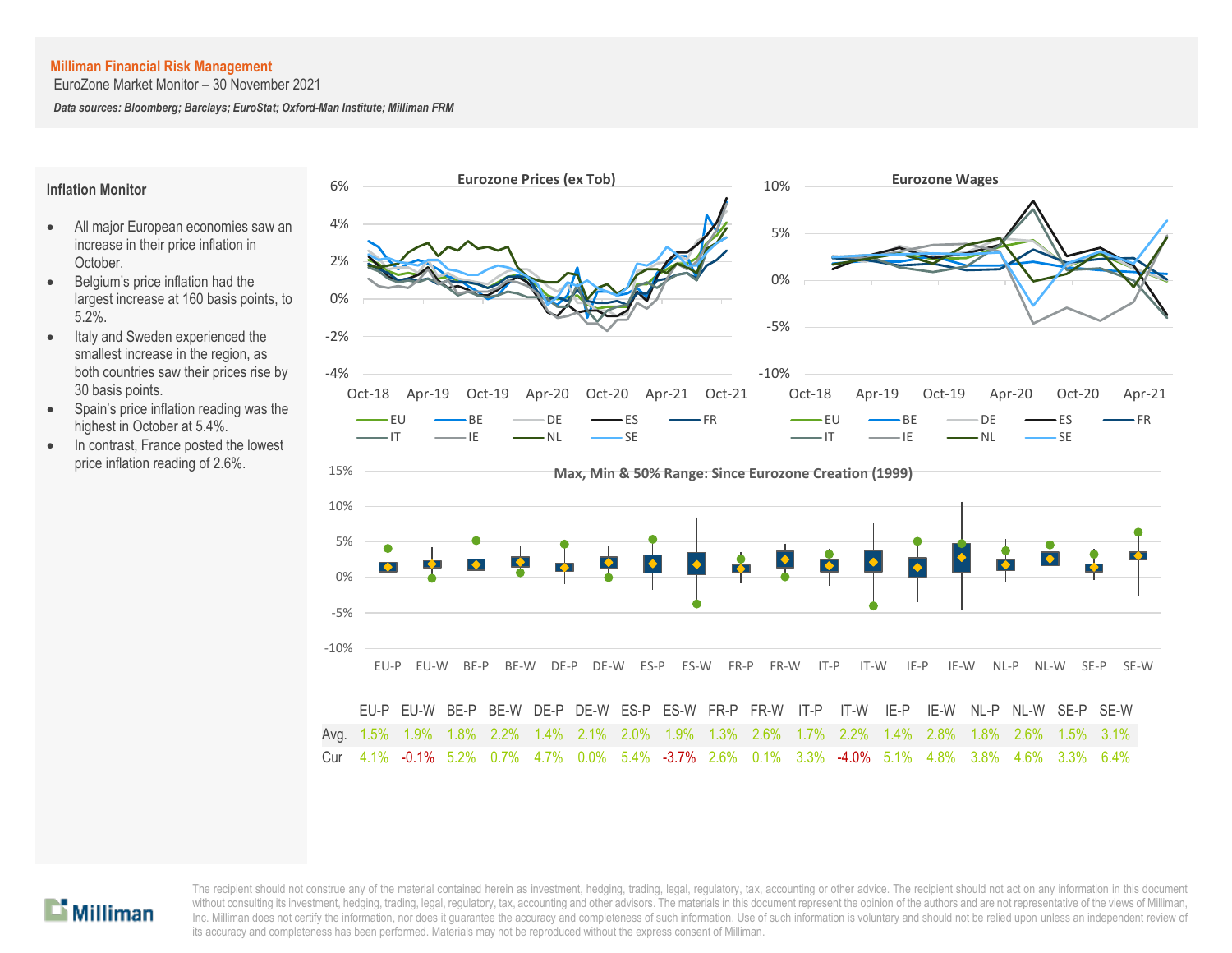EuroZone Market Monitor – 30 November 2021

*Data sources: Bloomberg; Barclays; EuroStat; Oxford-Man Institute; Milliman FRM*

### **Volatility and Hedging Cost Monitor**

- Realised volatility on major indices spiked towards the end of the month, on the back of concerns over the Omicron variant.
- The Euro Stoxx 50 had a realised volatility of 22.6% at month-end. The measure stood at 17.8%% and 15.2% for the FTSE 100 and the S&P 500, respectively.
- Volatility risk premiums increased as implied volatilities rose sharply. The FTSE 100 had a volatility risk premium of 4.9% at month-end. The volatility risk premium on the Euro Stoxx 50 and the S&P 500 was 4.5% and 6.1%, respectively.

*Please contact Milliman for more information on the basis and methodology used for these results.*

![](_page_7_Figure_8.jpeg)

![](_page_7_Figure_9.jpeg)

![](_page_7_Figure_10.jpeg)

![](_page_7_Figure_11.jpeg)

![](_page_7_Figure_12.jpeg)

![](_page_7_Picture_13.jpeg)